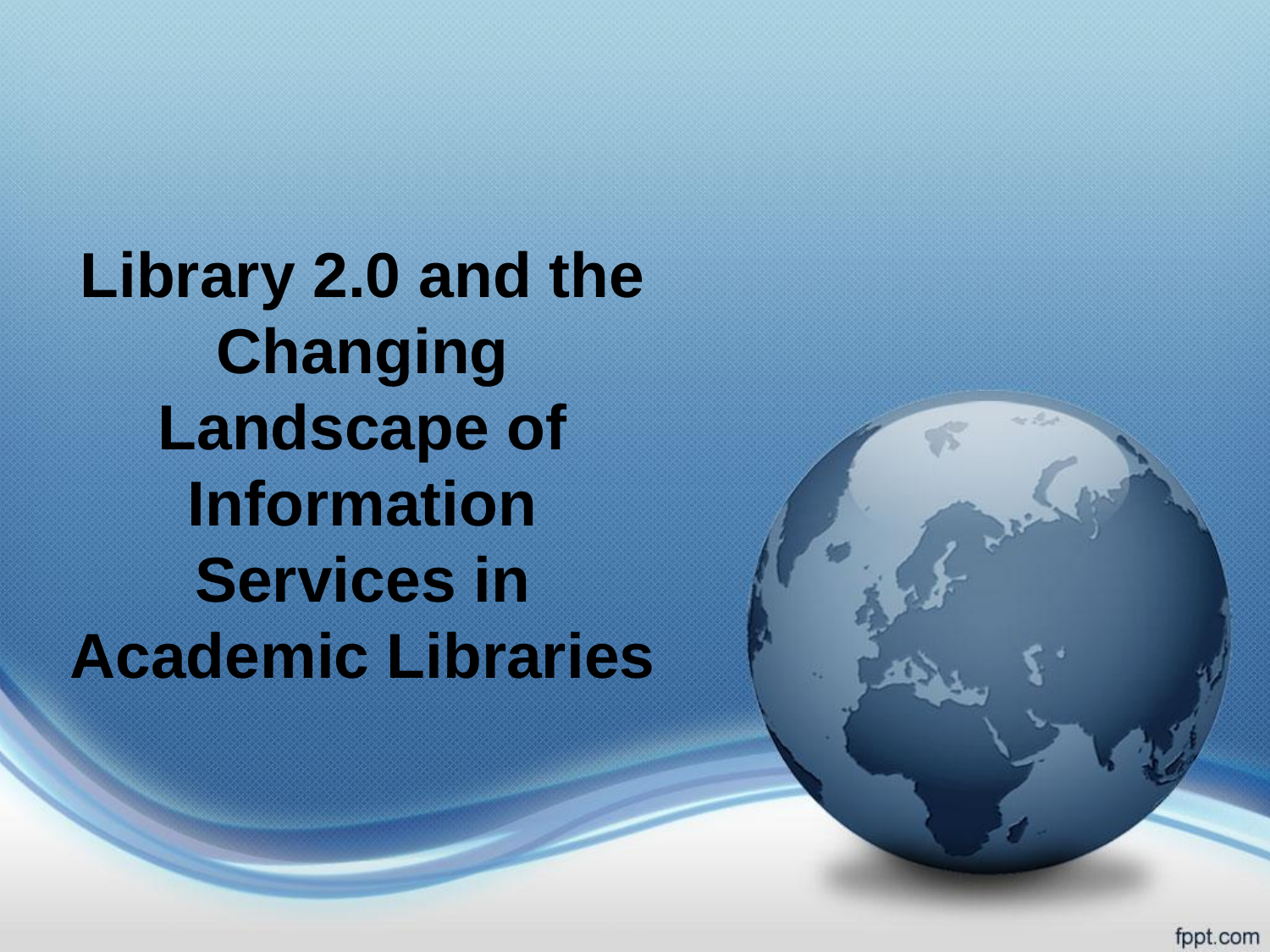# Structure of presentation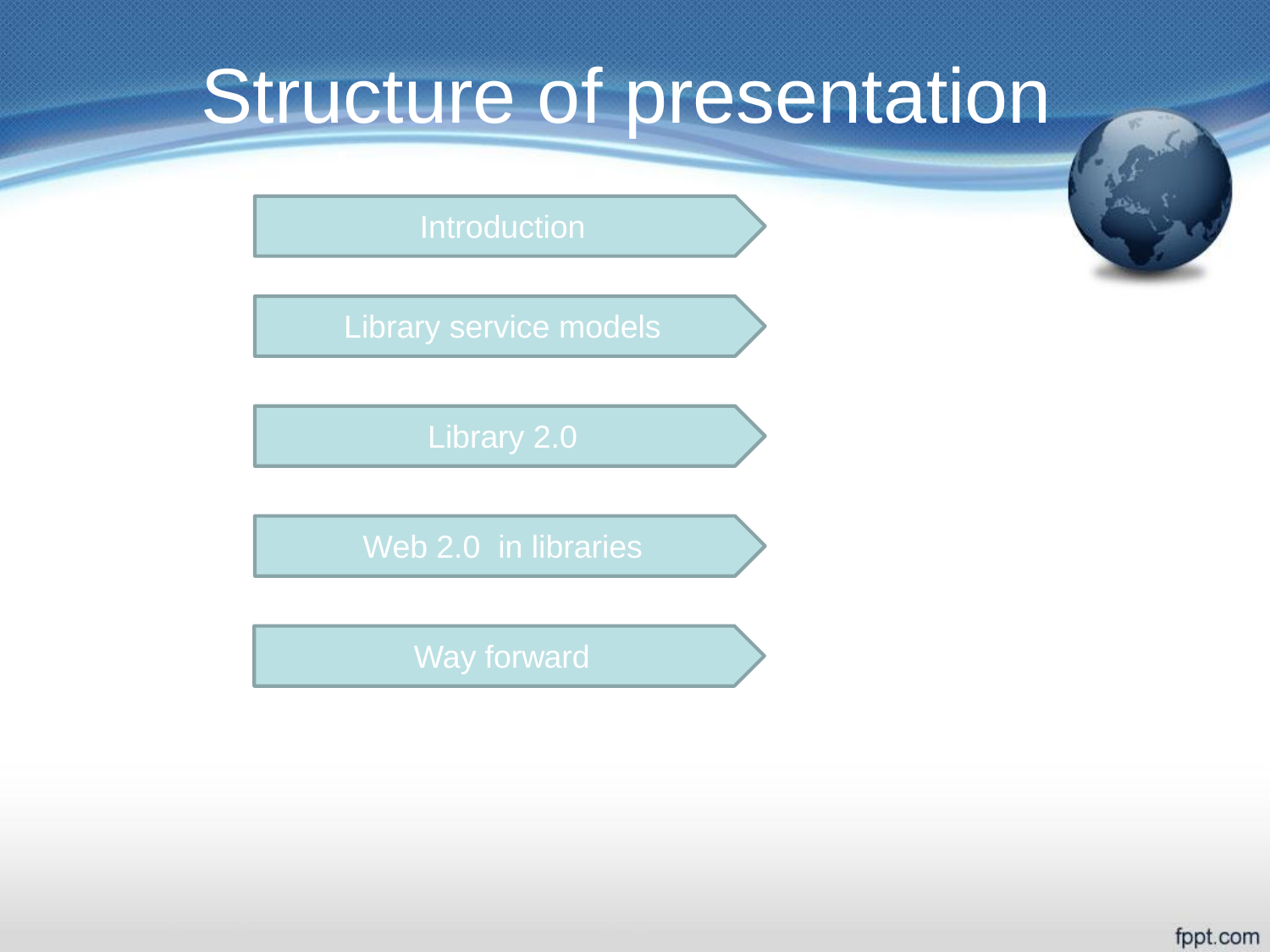# Introduction





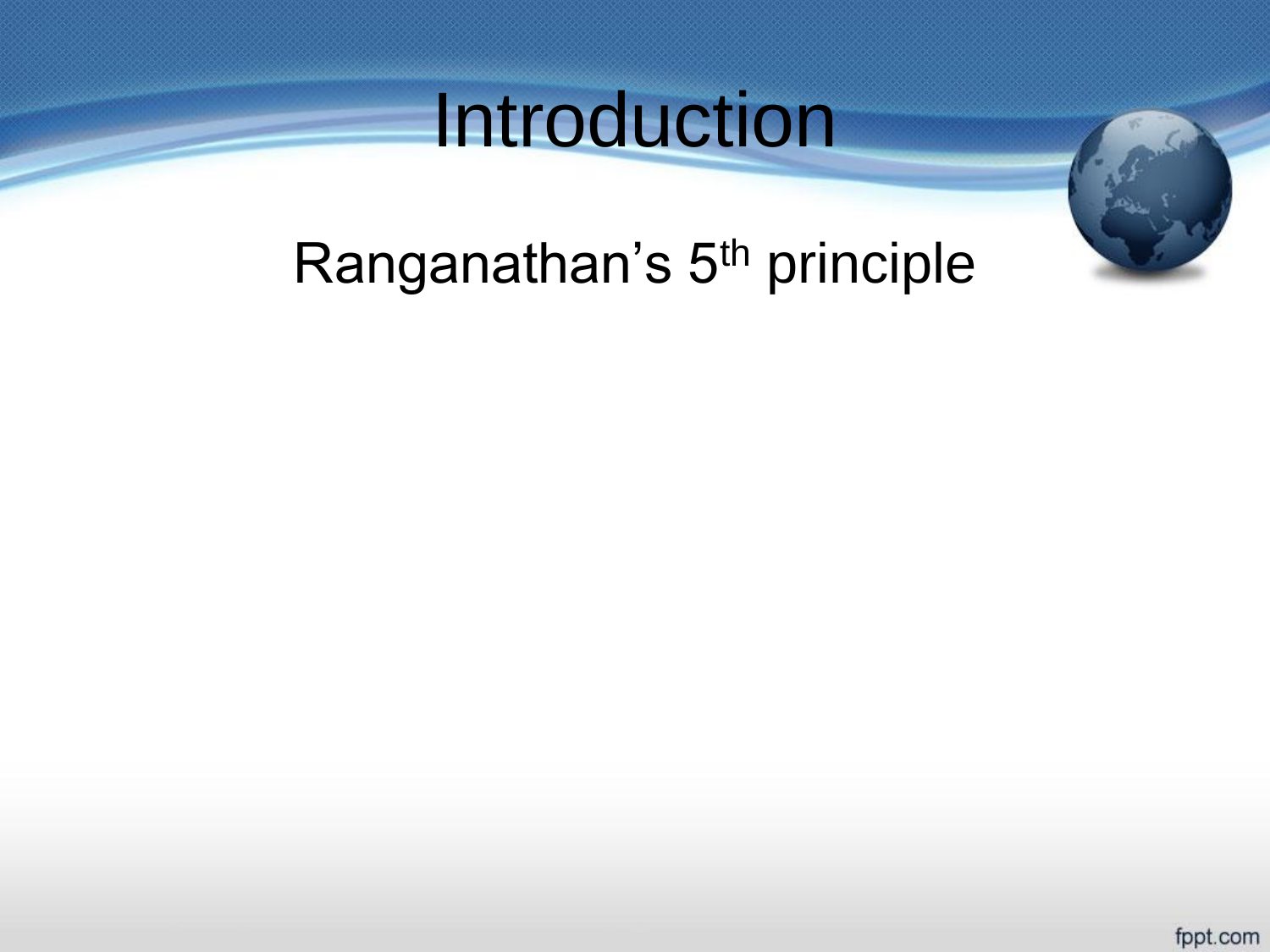# Library service models

Traditional model 'Hybrid' **Digital** Library 2.0

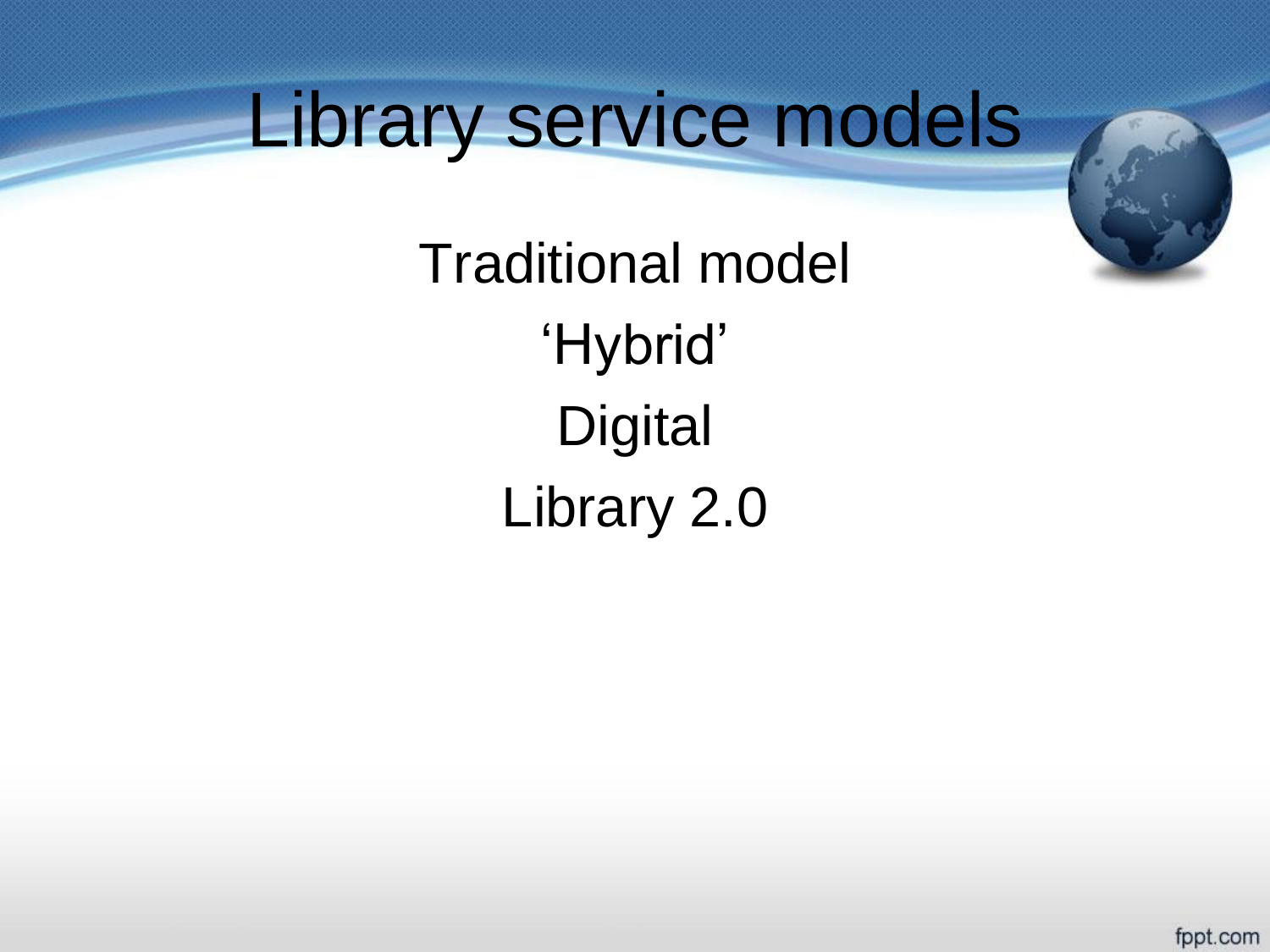# Library 2.0 model

Harness the power of emerging technologies. Library 2.0 as a: service philosophy Integration of web 2.0 tools into service provision.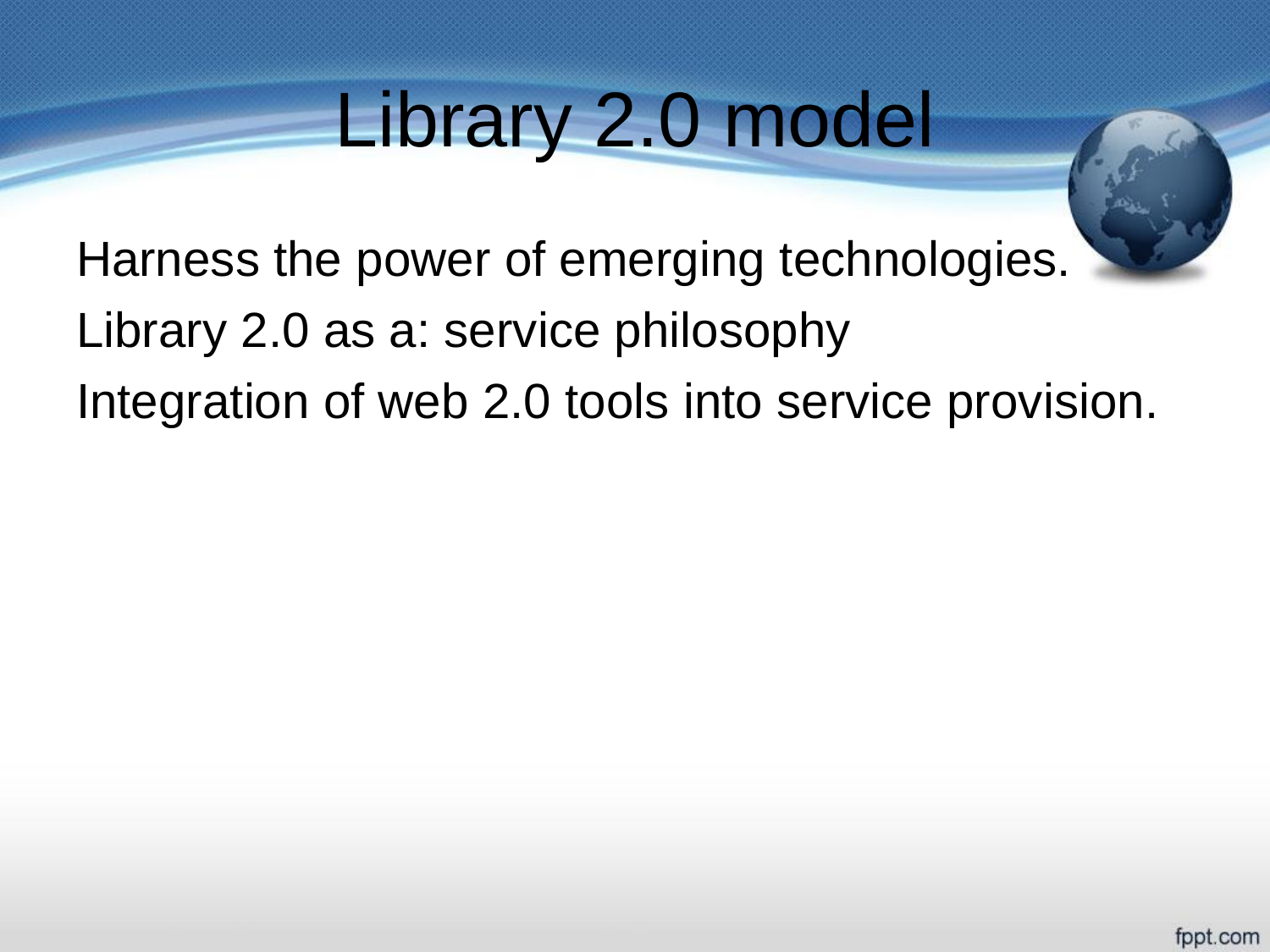

### **LIBRARY 2.0 MEME MAP**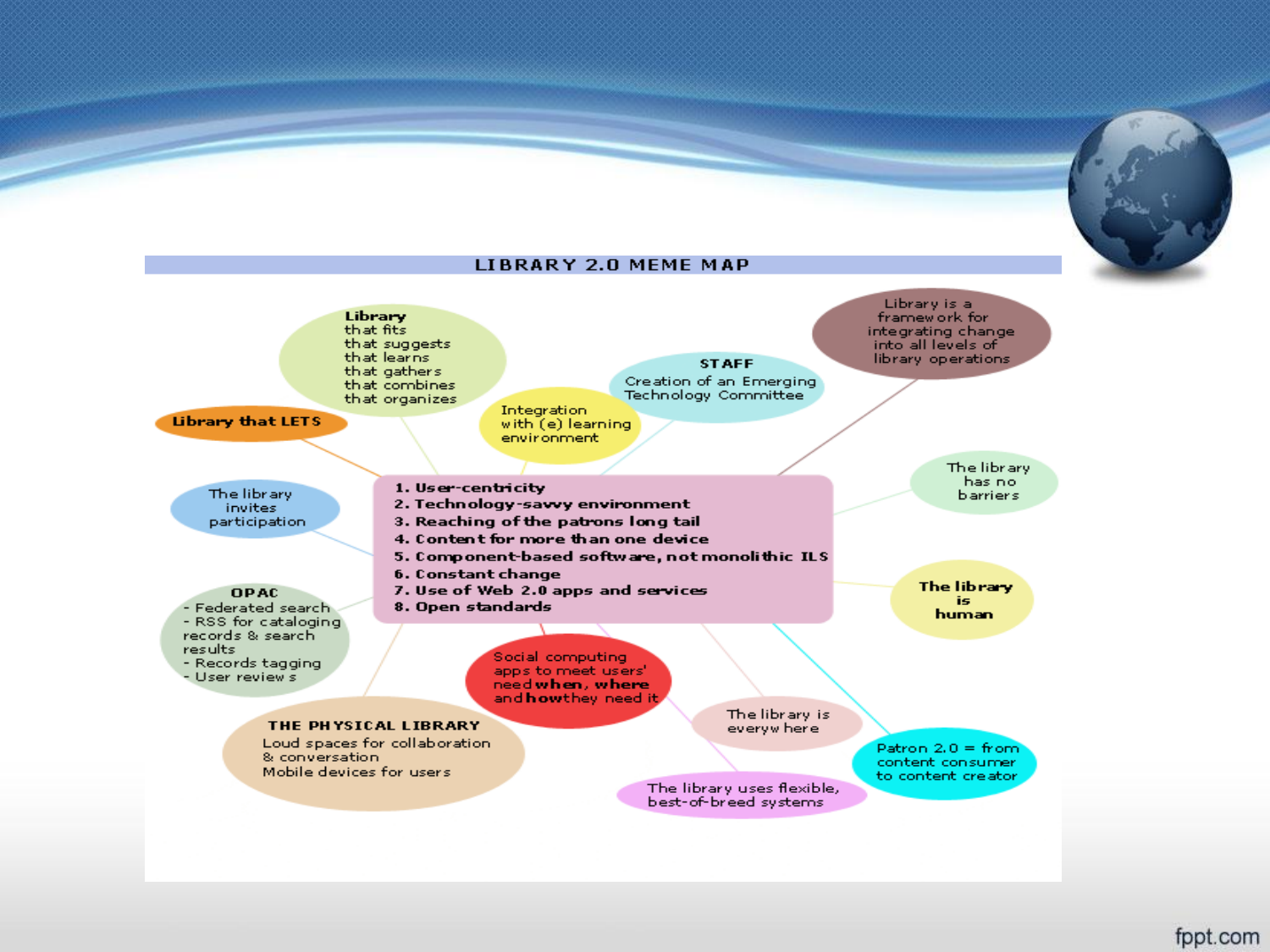

### **RSS**

### Web feed for syndicating content from internet.

Announce availability of new resources (CAS & SDI).

Promote events of library to users

Inform on new service(s)

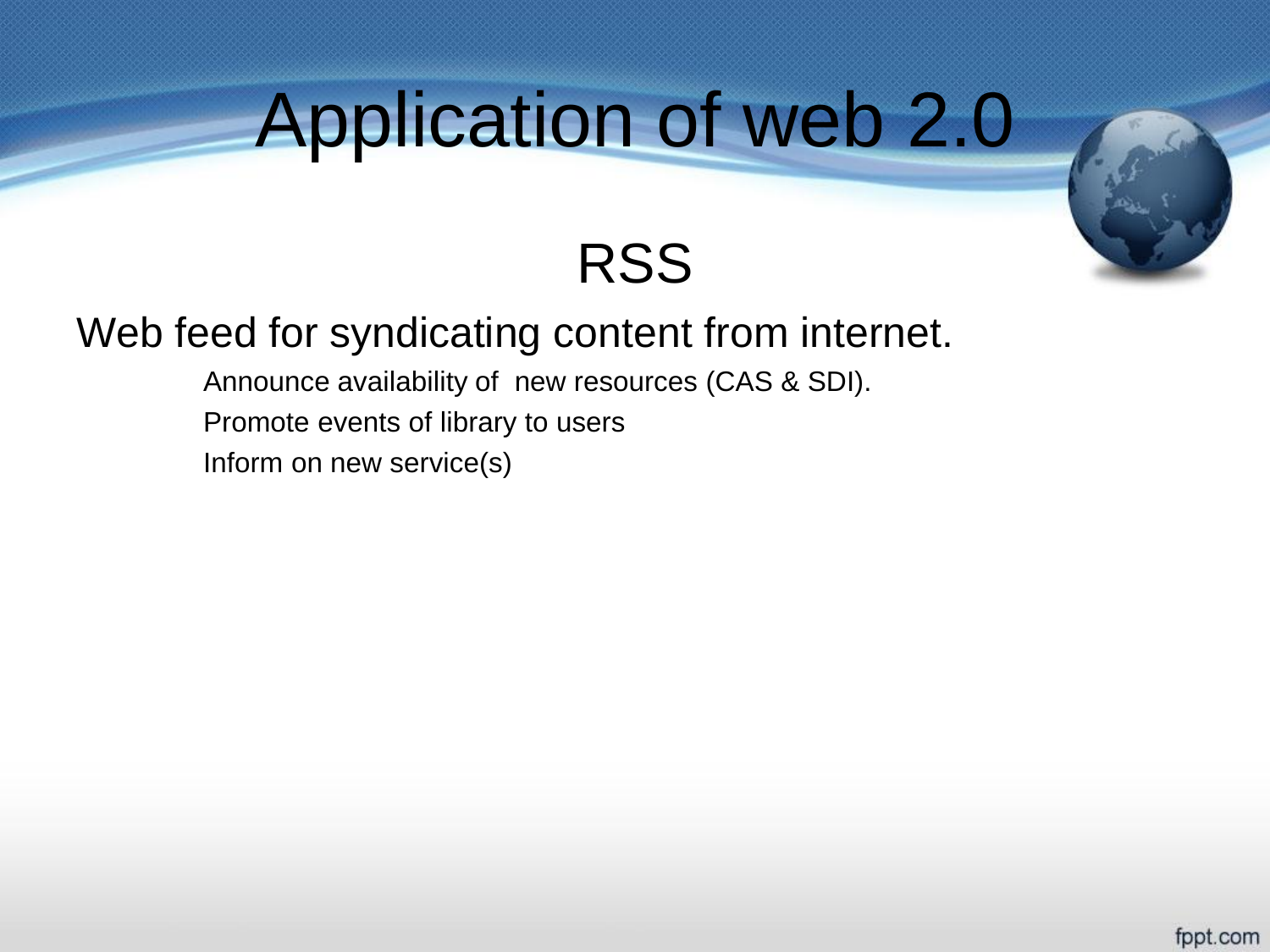|  | Subscribe to this feed using $\boxed{\color{red} \text{S} }$ Google<br>והן<br>$\Box$ Always use Google to subscribe to feeds.<br>Subscribe Now |  |
|--|------------------------------------------------------------------------------------------------------------------------------------------------|--|

### Strathmore University Library Search for 'kw, wrdl: financial management'

Search results for 'kw, wrdl: financial management' at Strathmore University Library

### Short-term financial management /

By Maness, Terry S., Mason, Ohio: South-Western/Thomson Learning, 2005 . xix, 711 p. : 27 | cm., 0324202938

Place Hold on Short-term financial management /

ACCA paper F9 (BPP):

London, UK BPP Learning Media 2011 . xx, 480p., Includes index 9781445377667

Place Hold on ACCA paper F9 (BPP) ;

**ACCA paper P4:** 

Leicester, UK Get Through Guides 2012 . 578p., Includes index 9781848083356

Place Hold on ACCA paper P4:

#### **ACCA paper F2(Kaplan)**

Berkshire, UK Kaplan Publishing 2011 . xxviii, 642p., Includes index 9780857322777

Place Hold on ACCA paper F2(Kaplan)

#### Value at risk

By Jorion, Philippe,. Boston McGraw-Hill, 2007. xvii, 602p. 9780071260473

Place Hold on Value at risk

### **Guide to financial management**

By Tennent, John.. London : Economist in association with Profile Books, 2008 . vi, 327 p. : 9781861978097

Place Hold on Guide to financial management

Understanding market, credit, and operational risk:

By Allen, Linda,. Malden, MA. : Blackwell, 2004 . xxii, 284 p. : 24 cm.. 0631227091

Place Hold on Understanding market, credit, and operational risk.:

#### **Financial risk management:**

Du Alba, Ottorial Historical ALB (19. Walter O. Otto, OOOO), CD DOM O 474 040770

fppt.com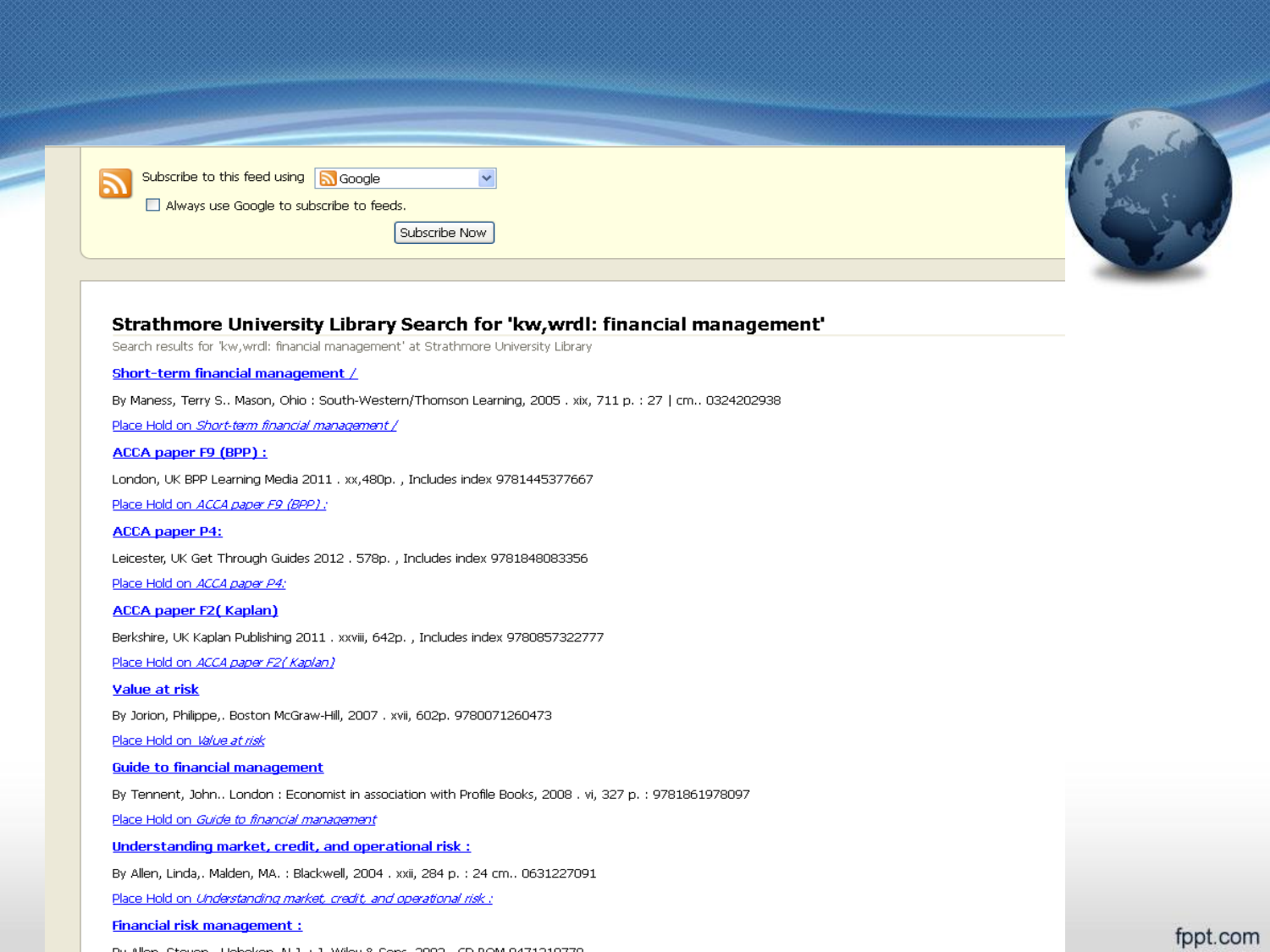## Instant Messaging (IM)

Real time communication between 2 or more people.

Popular mode of communication because:

### Quick response time, ease of use and ability to multitask.

Provide virtual reference services

Conduct online meetings

Check availability of staff at work places

Two mostly used programs for this

**LiveZilla** Meebo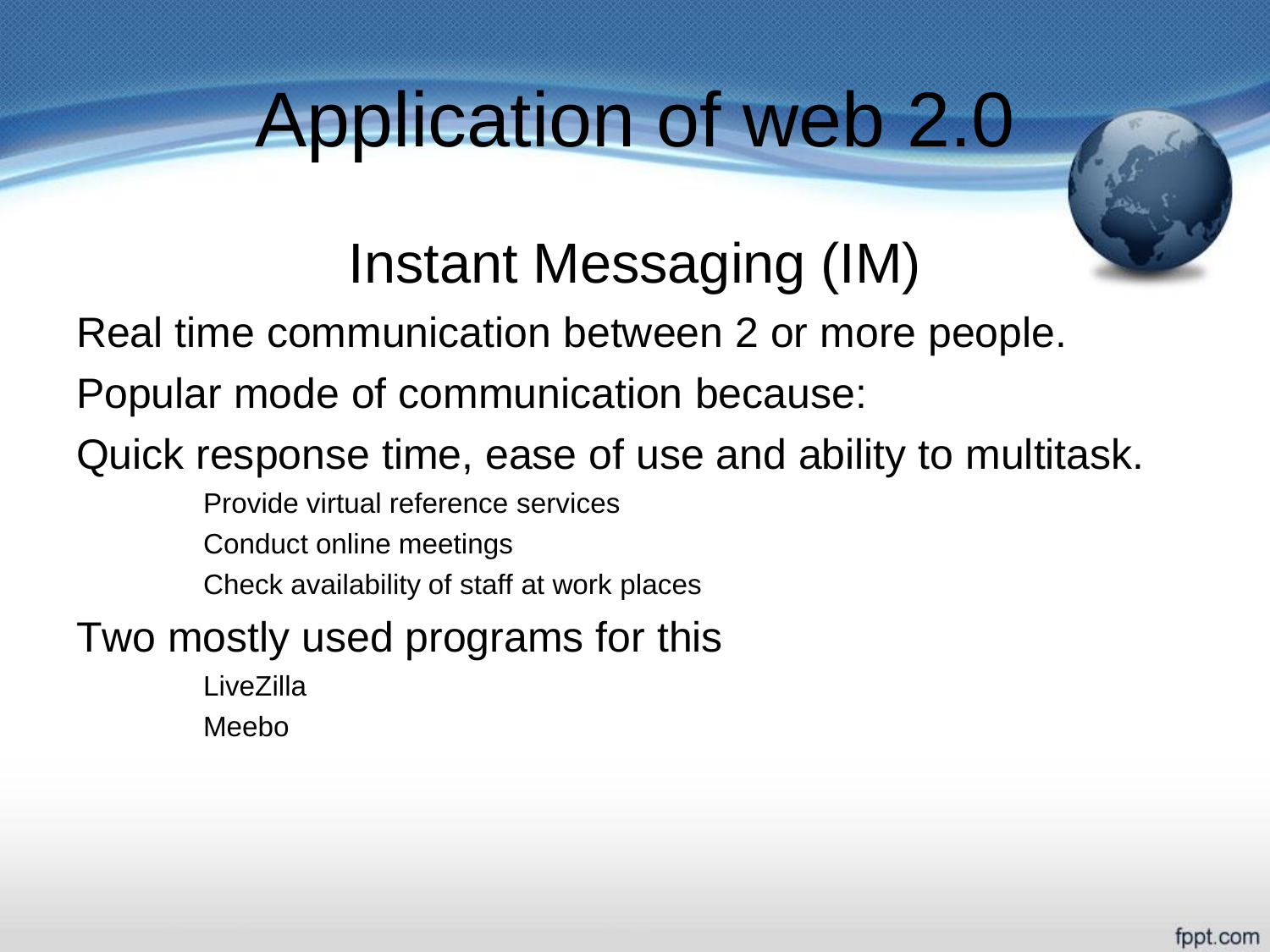

Peninah Musangi

Hi Rebecca

Using e-learning credentials?

### **REBECCA KELT**

hi peninah

yea

my username is 066750

Peninah Musangi

use e-learning, you dont include the zero

### **REBECCA KELT**

Its the e-resources from the library

through the 'off campus access' link

Peninah Musangi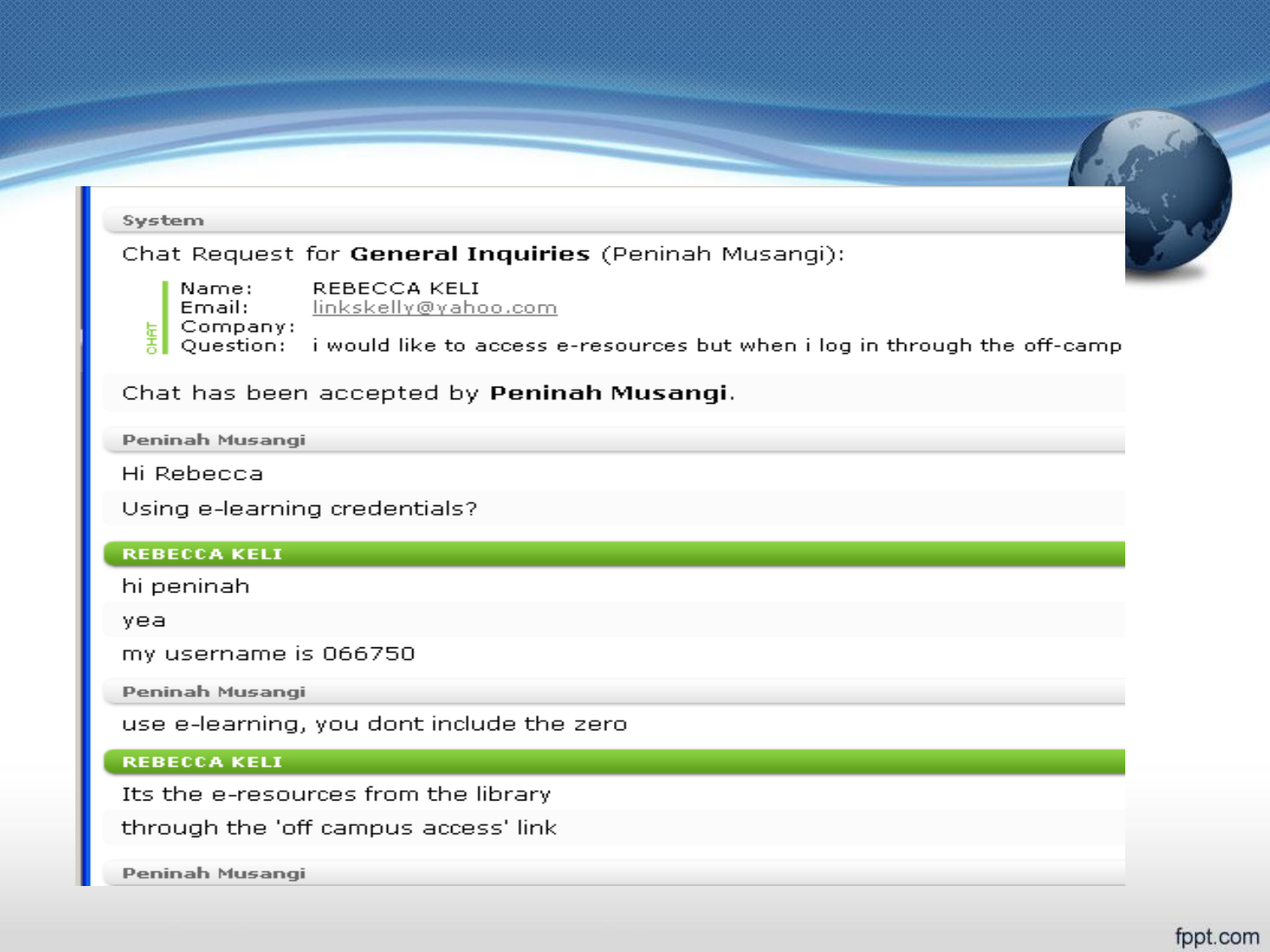

## Social networking

- Facebook allows librarians to create individual profiles
- Delicious subscribers share web resources.
- MySpace allows organizations to create own profiles
- Flickr share pictures
- PinIt pin pictures, notices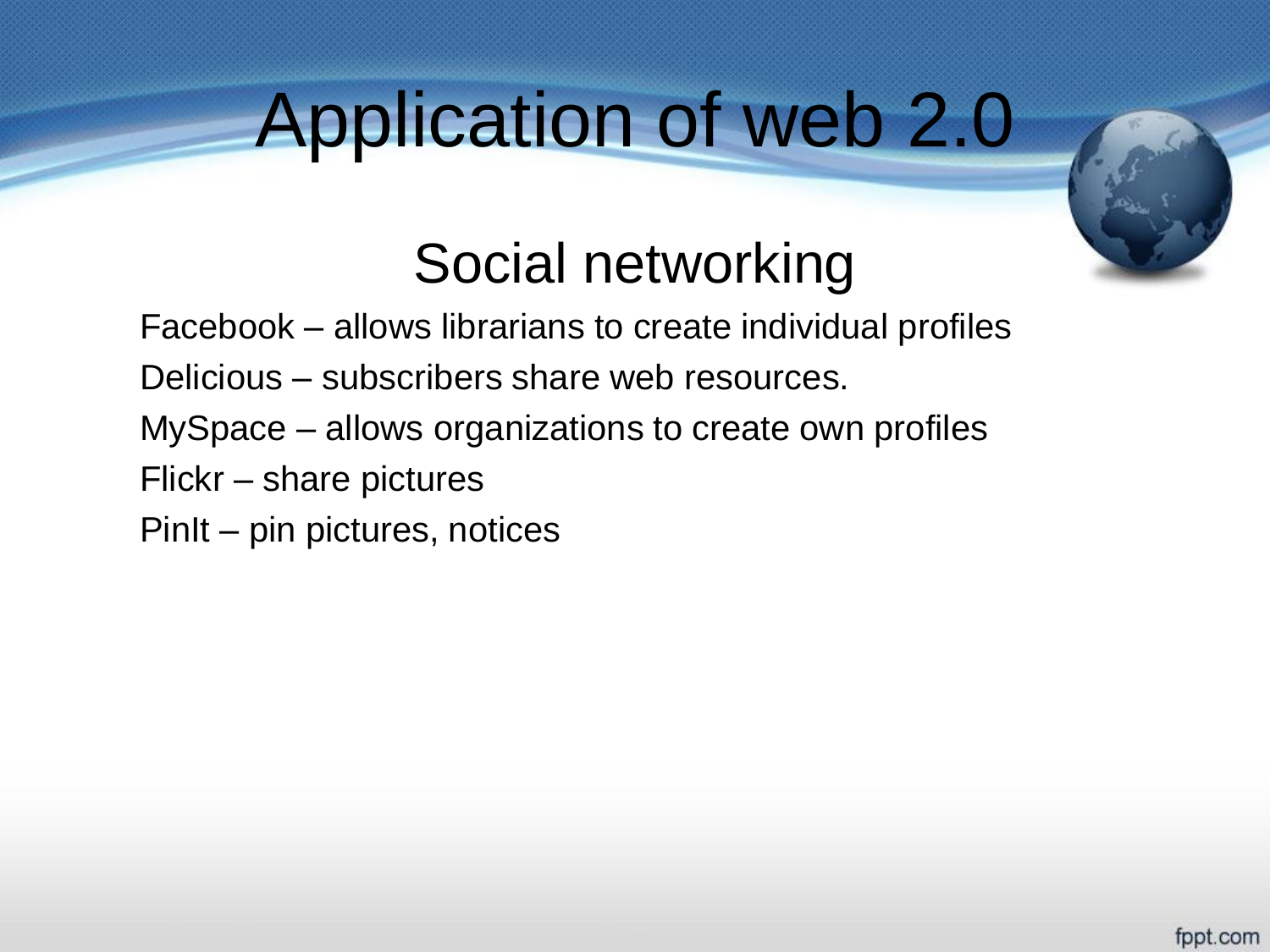### Social networking

Enable librarians and patrons to interact, share and change resources.

Build networks for discussion of common issues.

Users leave comments/reviews for resources.

Create pages to reach users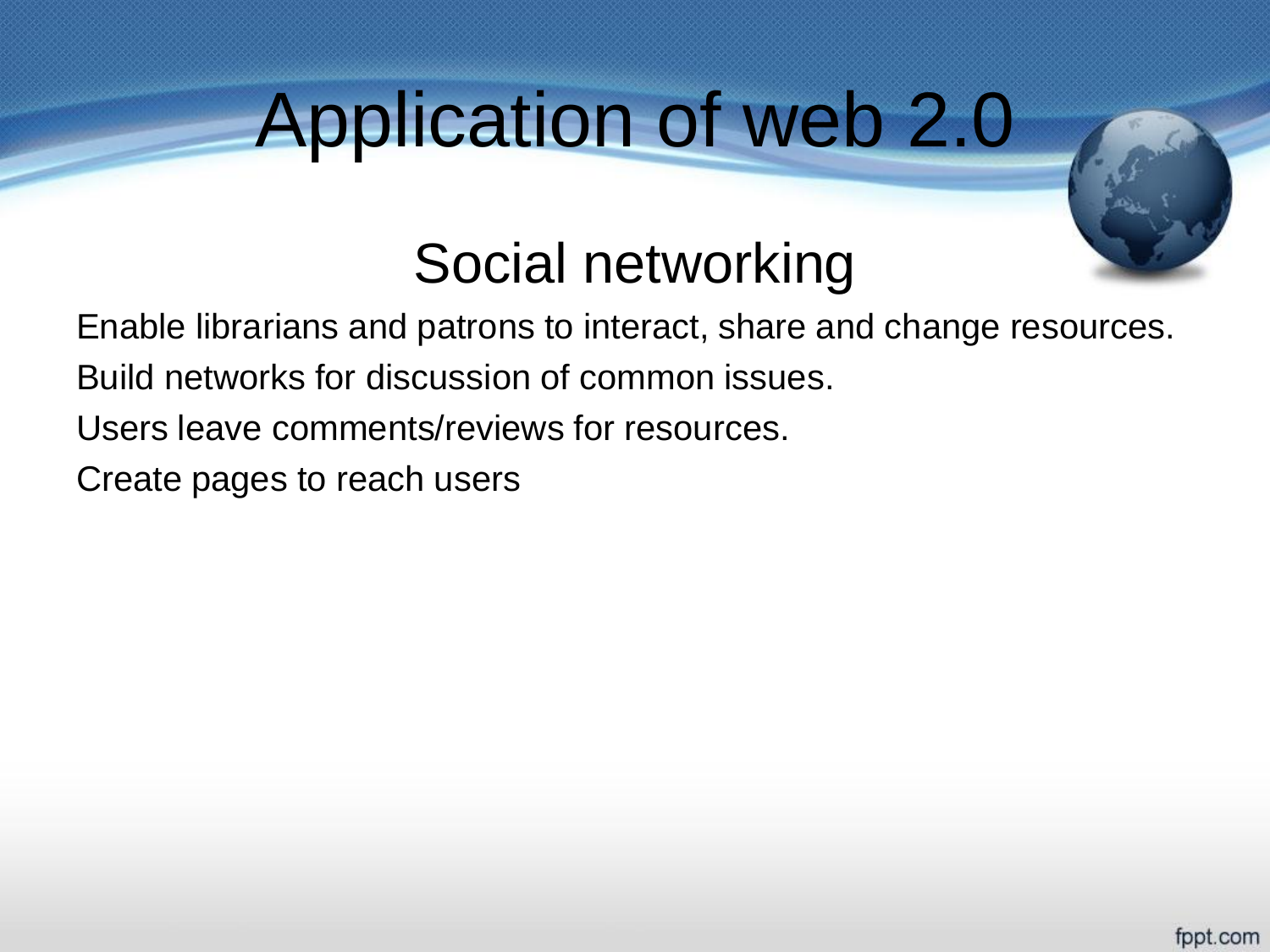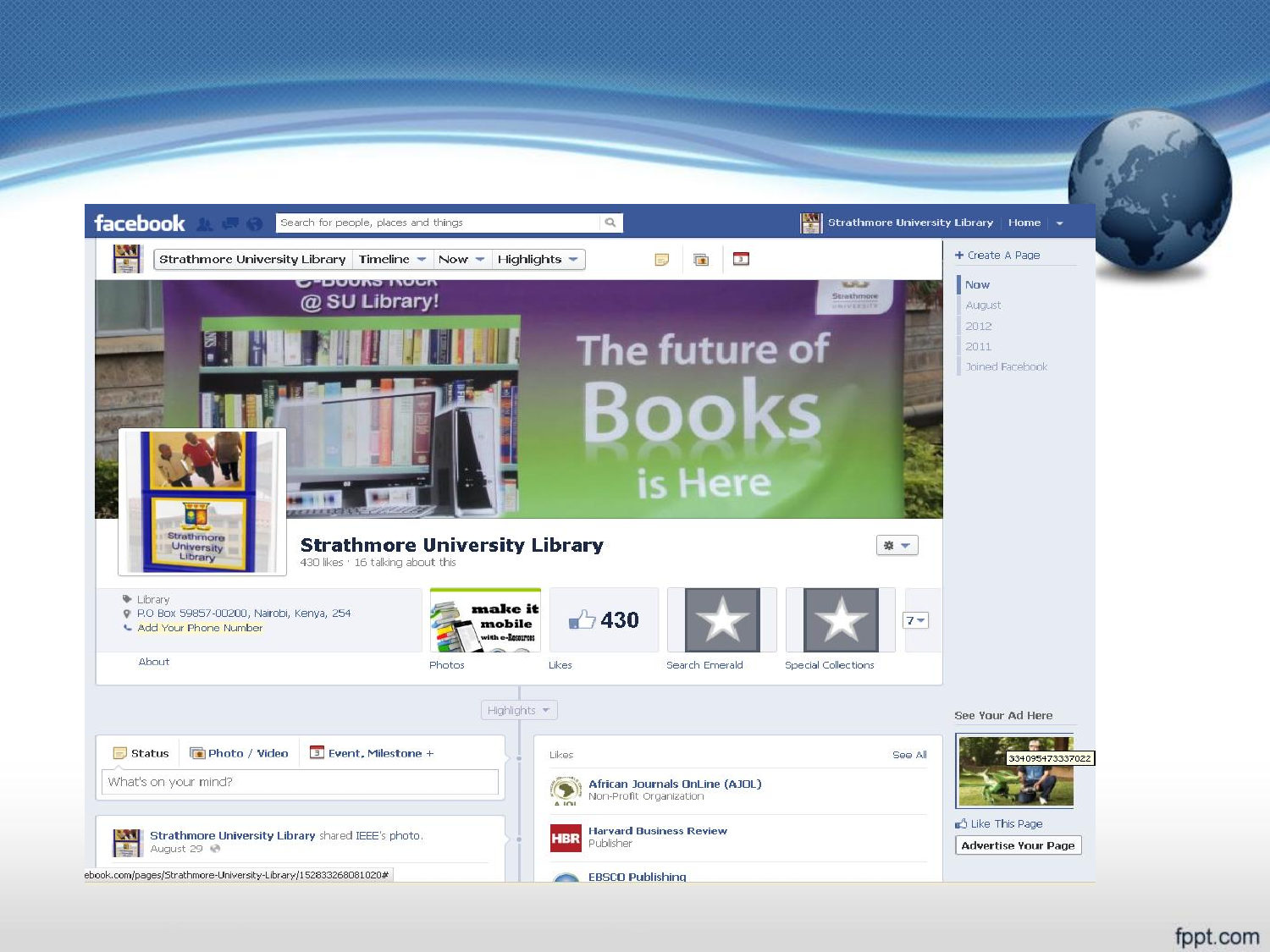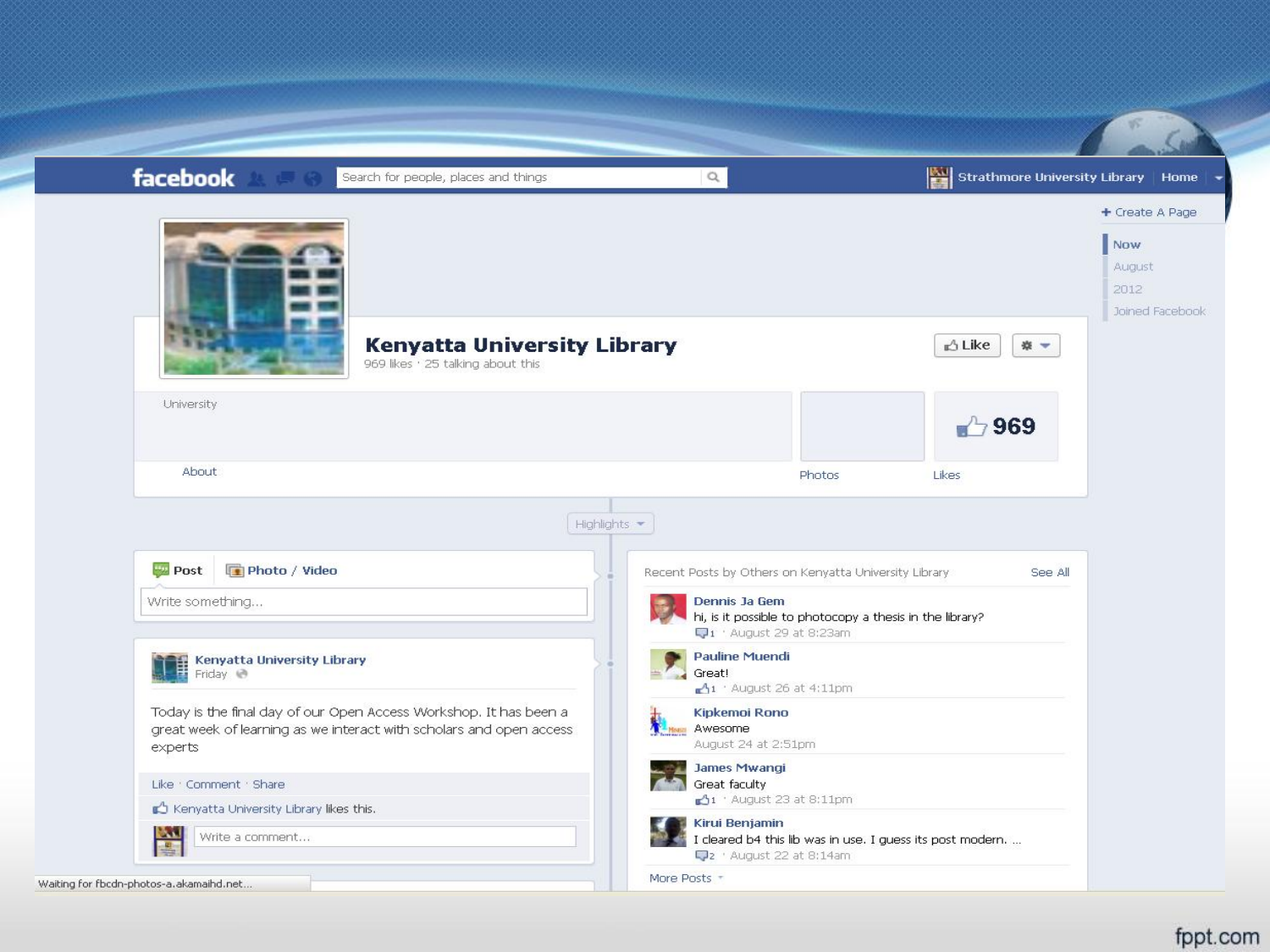

## Tagging

Adding keyword to a digital object to describe it.

Users can add and change metadata.

2 programs: Flickr – tag picture

LibraryThing – tag books

Allow users to edit subject headings to their point of view

Facilitate lateral searching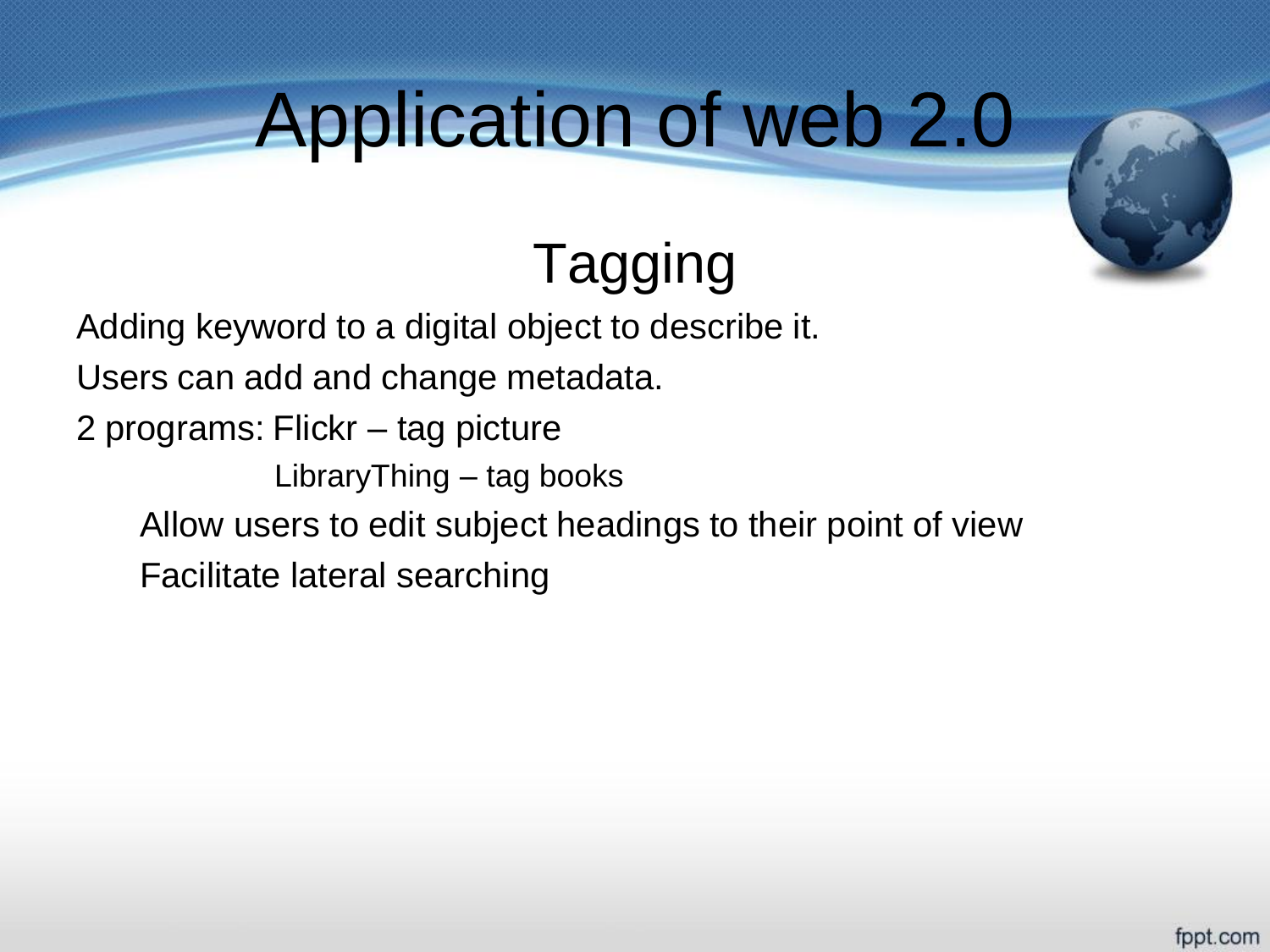| arch Library Catalog v |                                                                                                          |  |
|------------------------|----------------------------------------------------------------------------------------------------------|--|
|                        | 60<br>■ Cart ┃<br>Lists <sup>7</sup>                                                                     |  |
|                        | anced Search   E-Resources   Digital Library   ExamsBank   Patron Services   Ask-a-Librarian   Tag cloud |  |
|                        |                                                                                                          |  |
| <b>All Tags</b>        |                                                                                                          |  |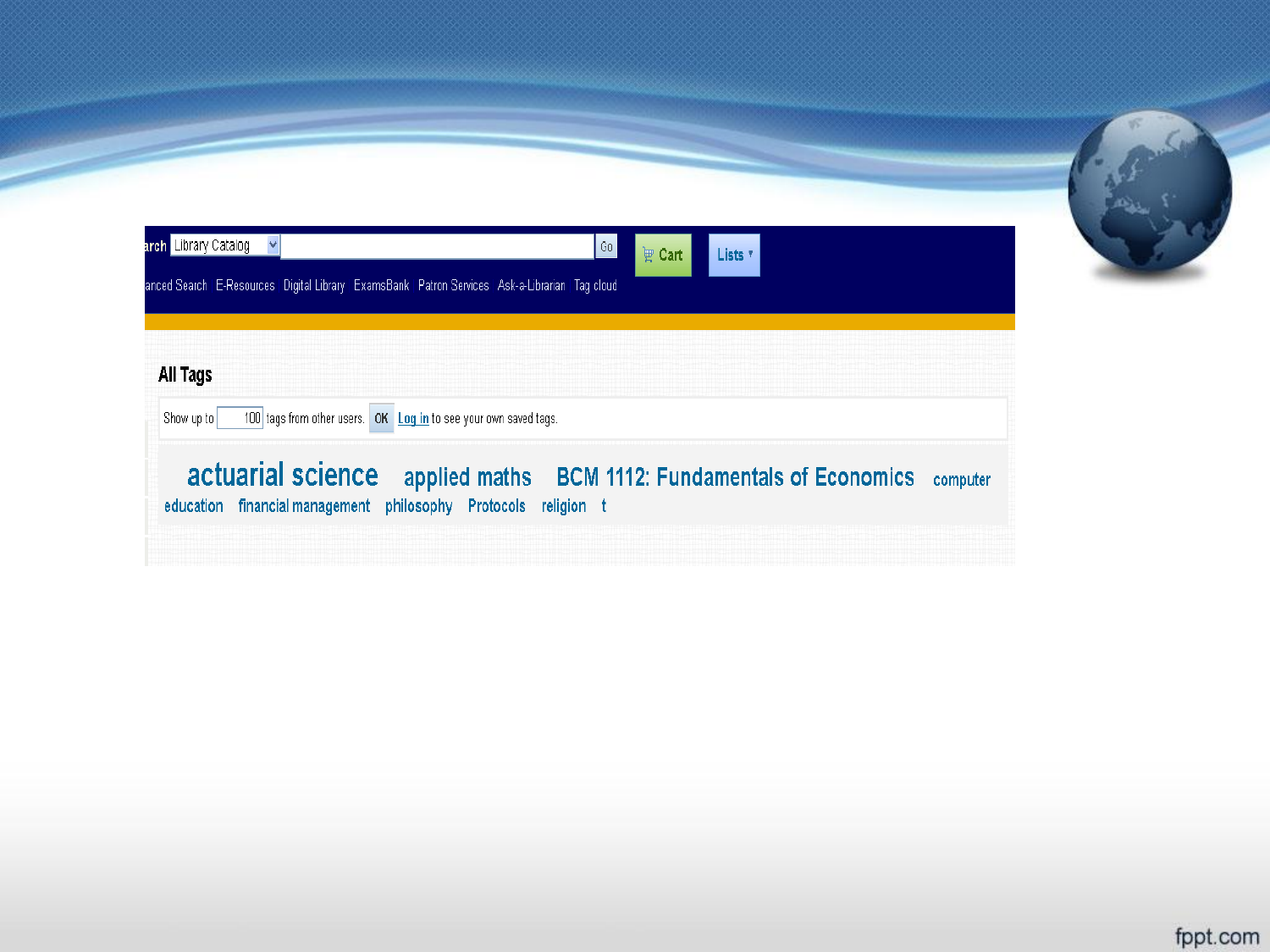Blogs



### Library users can enter thoughts, ideas, suggestions, and comments.

- For collection development
- Marketing tool
- Discussion forum
- Tool for posting minutes for necessary action